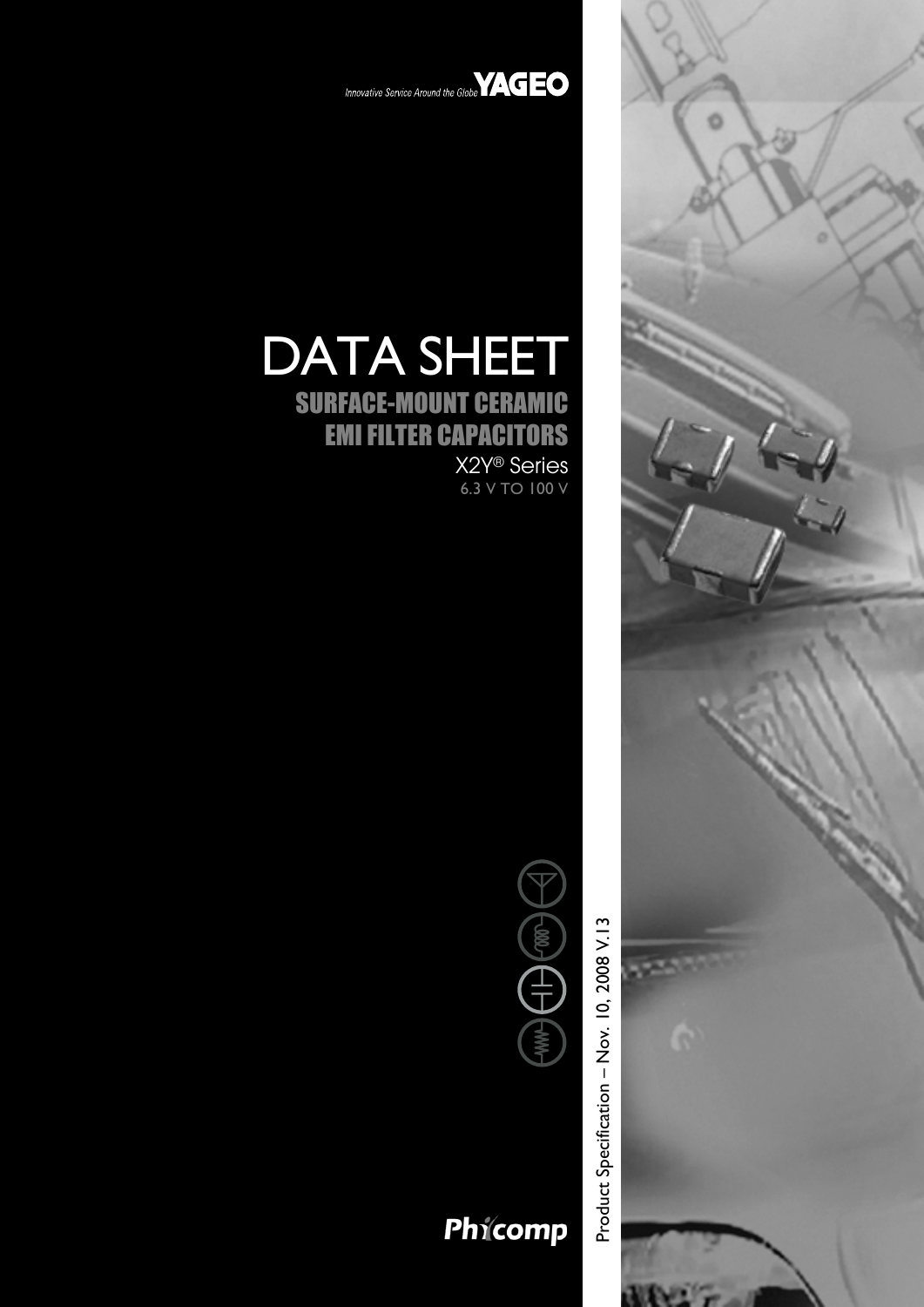#### **Phycomp Phycomp Product specification**

## **Surface-mount ceramic EMI filter capacitors X2Y® Series**

#### **DESCRIPTION**

X2Y<sup>®</sup> series is a breakthrough in the design of ceramic multilayer products for decoupling and filtering in an IPD (integrated passive device).

X2Y<sup>®</sup> products comprise two identical Y-capacitors and one X-capacitor, integrated into a 4 terminal device, which is available in standard MLCC sizes. Thanks to the unique multilayer construction the device provides noise cancellation within the device, reducing ESL from nanohenry to picohenry levels.

Using the unique balance between the Y-capacitors and the shielded multilayer structure the X2Y® products offer superior decoupling and filtering.

The  $X2Y^{\circledcirc}$  device performs as a broadband filter enabling better EMC compliance for electrical equipment in a wide range of applications.

#### **FEATURES**

- **Broadband Filtering and Decoupling:** X2Y® is effective up to 10 GHz and frequencies beyond
- **Ultra Low ESL:** Noise cancellation within X2Y® makes ESL reducing from nanohenry to picohenry levels
- **Bypass:** Unlike feedthrough capacitors, X2Y® is in bypass, so no DC current limitations
- **Matched Y-caps:** Two tightly matched line to ground capacitors in one device
- **Superior Balance:** Temperature and voltage variations balanced of two Y-caps
- **Aging Reliability:** Aging effects are equal on two Ycaps

#### **BENEFITS**

- **Fewer Component in Filtering:** One X2Y® can replace multiple inductors and/or capacitors
- **Superior Performance in Filtering:** One X2Y® can eliminate both differential and common mode noises
- **Fewer Component in Decoupling:** Up to 1:7 replacement of MLCC in power delivering system bypass networks
- **Superior Performance in Decoupling:** Large or small, X2Y® components exhibit ultra low ESL
- **Total Cost Savings:** Assembly cost savings through reduced component count and placement costs
- **Board Level Design Advantages:** Dramatically reduces via drills, which blocks routing

#### **APPLICATIONS**

- EMI filtering on DC motors
- Filtered connectors (airbag connectors, RJ-45 connectors)
- High speed data-line filtering
- Decoupling of supply-lines in high speed digital circuits
- Broadband filtering.
- Amplifier decoupling and EMI suppression.
- IC Decoupling, on-package, on-PCB.
- DC power line filtering.
- Data line filtering.
- EMI suppression for DC motors.
- Sensors
- Audio



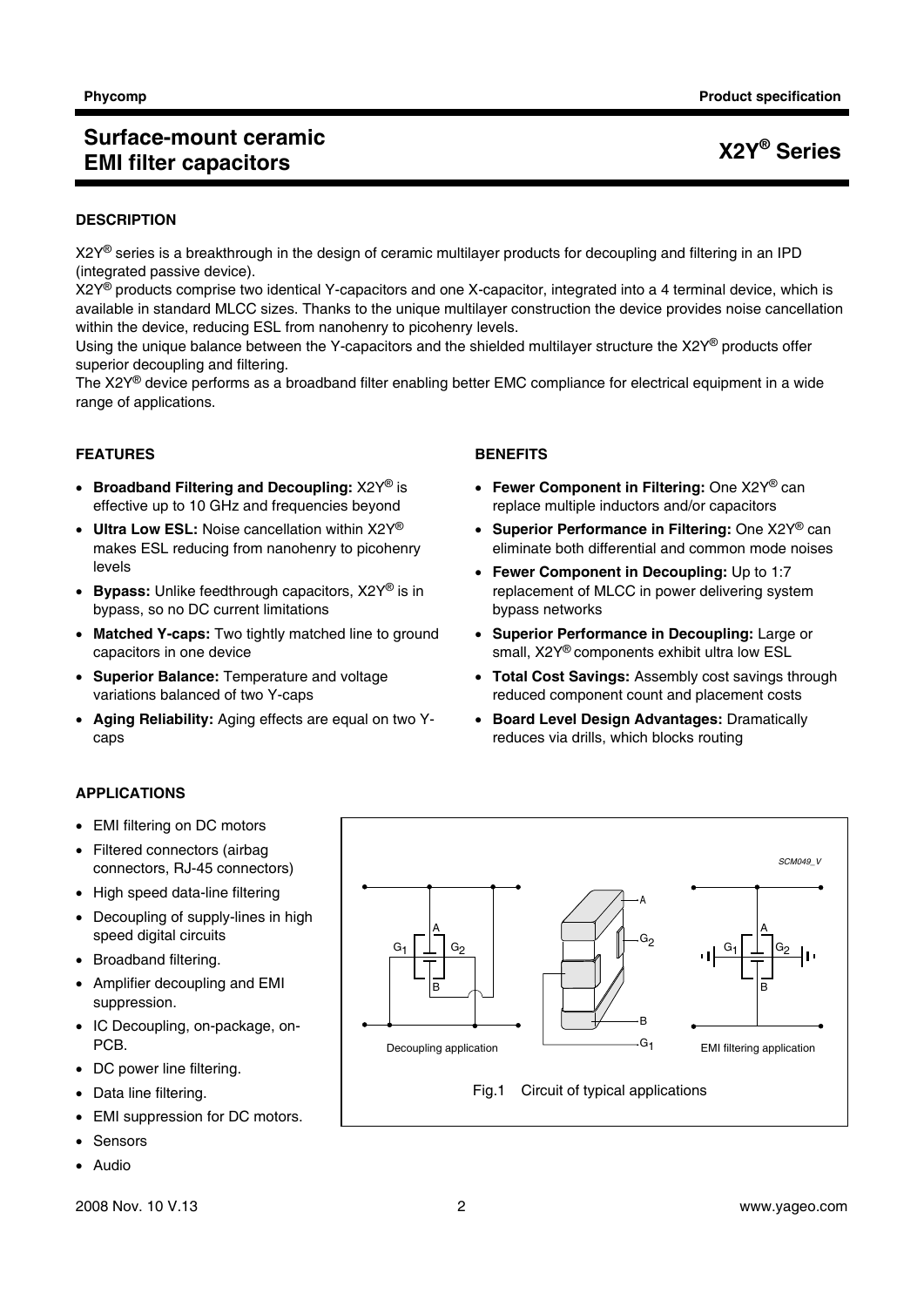#### **Phycomp** Product specification

# **Surface-mount ceramic EMI filter capacitors X2Y® Series**

#### **QUICK REFERENCE DATA**

| <b>DESCRIPTION</b>              | <b>VALUE</b>                                                       |  |  |
|---------------------------------|--------------------------------------------------------------------|--|--|
| <b>Materials</b>                | NPO / X7R / X5R                                                    |  |  |
| Rated voltage                   |                                                                    |  |  |
| <b>NPO</b>                      | $50/63$ V                                                          |  |  |
| X7R                             | 10 V, 16 V, 25 V, 50 / 63 V, 100 V (IEC)                           |  |  |
| X <sub>5</sub> R                | 6.3 V, 10V                                                         |  |  |
| Capacitance range (Y-capacitor) |                                                                    |  |  |
| <b>NPO</b><br>0805 series       | 22 pF, 47 pF                                                       |  |  |
| X7R<br>0603 series              | 1.0 nF to 100 nF                                                   |  |  |
| 0805 series                     | 4.7 nF to 180 nF                                                   |  |  |
| 1206 series                     | 15 nF to 820 nF                                                    |  |  |
| 1210 series                     | 47 nF to 1 $\mu$ F                                                 |  |  |
| 1410 series                     | 390 nF                                                             |  |  |
| X5R<br>0603 series              | 220 nF to 470 nF                                                   |  |  |
| Tolerance on capacitance        | $\pm 20\%$ (M)                                                     |  |  |
| Test voltage (DC) for 1 minute  | $2.5 \times U_r$                                                   |  |  |
| Sectional specifications        | IEC 60384-10, second edition 1989-04; also based on<br>CECC 32 100 |  |  |
| Detailed specification          | based on IEC 60384-10-1                                            |  |  |
| Climatic category (IEC 60068)   | X7R: 55 / 125 / 56                                                 |  |  |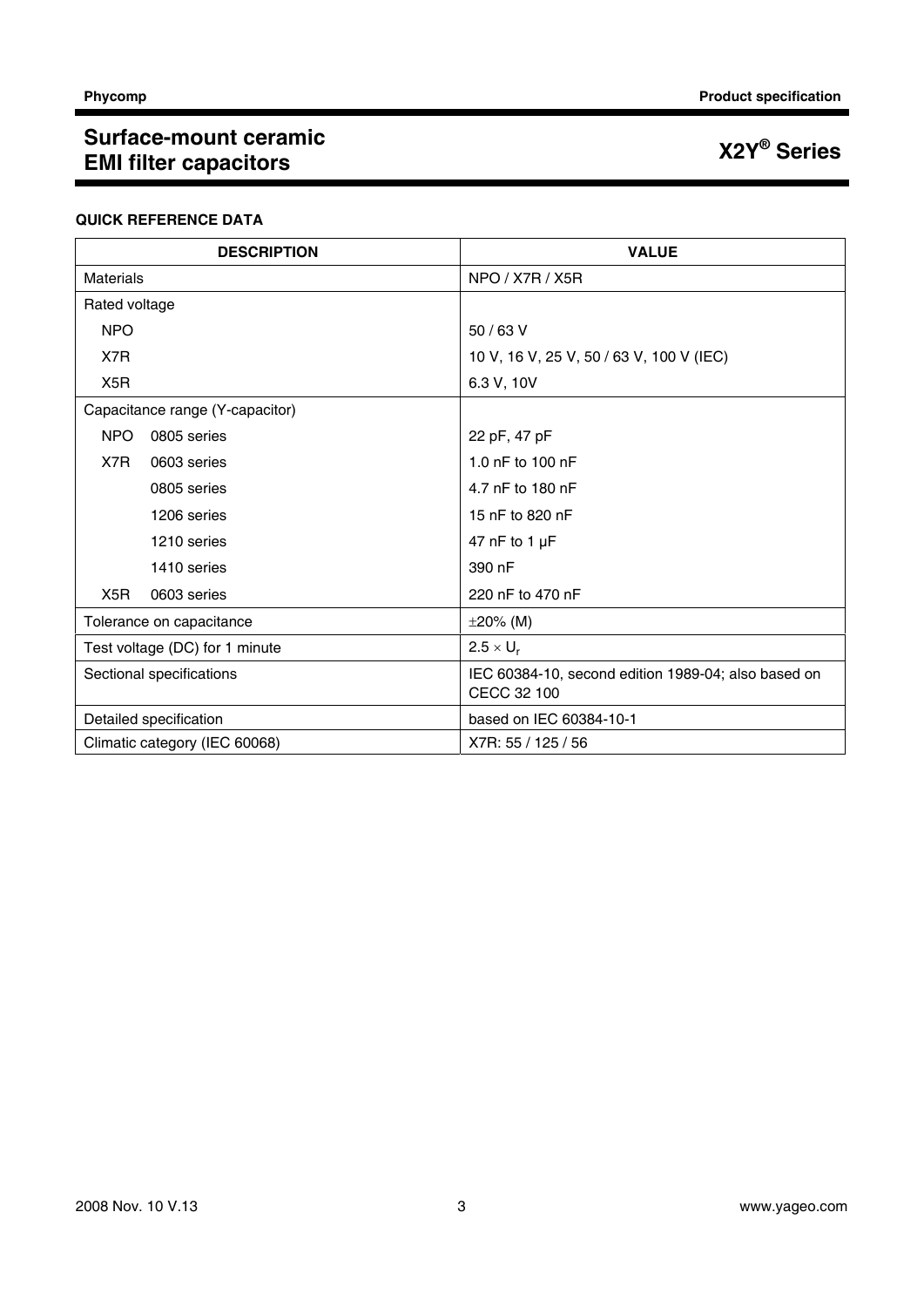### **GENERAL SELECTION CHART**

| $\mathbf C$ | <b>NPO</b> |             | X5R         |                 |             |      |       |
|-------------|------------|-------------|-------------|-----------------|-------------|------|-------|
| (pF)        | 0805       | 0603        | 0805        | 1206            | 1210        | 1410 | 0603  |
| $10$        |            |             |             |                 |             |      |       |
| 22          | 50 V       |             |             |                 |             |      |       |
| $47\,$      |            |             |             |                 |             |      |       |
| 100         |            |             |             |                 |             |      |       |
| 220         |            |             |             |                 |             |      |       |
| 330         |            |             |             |                 |             |      |       |
| 1,000       |            |             |             |                 |             |      |       |
| 1,500       |            | 100 V       |             |                 |             |      |       |
| 2,200       |            |             |             |                 |             |      |       |
| 4,700       |            |             |             |                 |             |      |       |
| 5,600       |            | 50 V / 63 V | 100V        |                 |             |      |       |
| 10,000      |            |             |             |                 |             |      |       |
| 15,000      |            |             |             | 100 V           |             |      |       |
| 18,000      |            | 25 V        | 50 V / 63 V |                 |             |      |       |
| 22,000      |            |             |             |                 |             |      |       |
| 39,000      |            |             | 25 V        |                 |             |      |       |
| 47,000      |            | 16 V        |             | 50 V / 63 V     | 100 V       |      |       |
| 56,000      |            |             | 16 V        |                 |             |      |       |
| 100,000     |            | 10V         |             |                 |             |      |       |
| 180,000     |            |             | 10V         | 25 V            |             |      |       |
| 220,000     |            |             |             |                 | 50 V / 63 V |      |       |
| 270,000     |            |             |             |                 |             |      | 10V   |
| 330,000     |            |             |             | 16 <sub>V</sub> |             |      |       |
| 390,000     |            |             |             |                 |             | 50 V |       |
| 470,000     |            |             |             |                 | 25 V        |      | 6.3 V |
| 560,000     |            |             |             | 10V             |             |      |       |
| 820,000     |            |             |             |                 |             |      |       |
| 1000,000    |            |             |             |                 | 16 V        |      |       |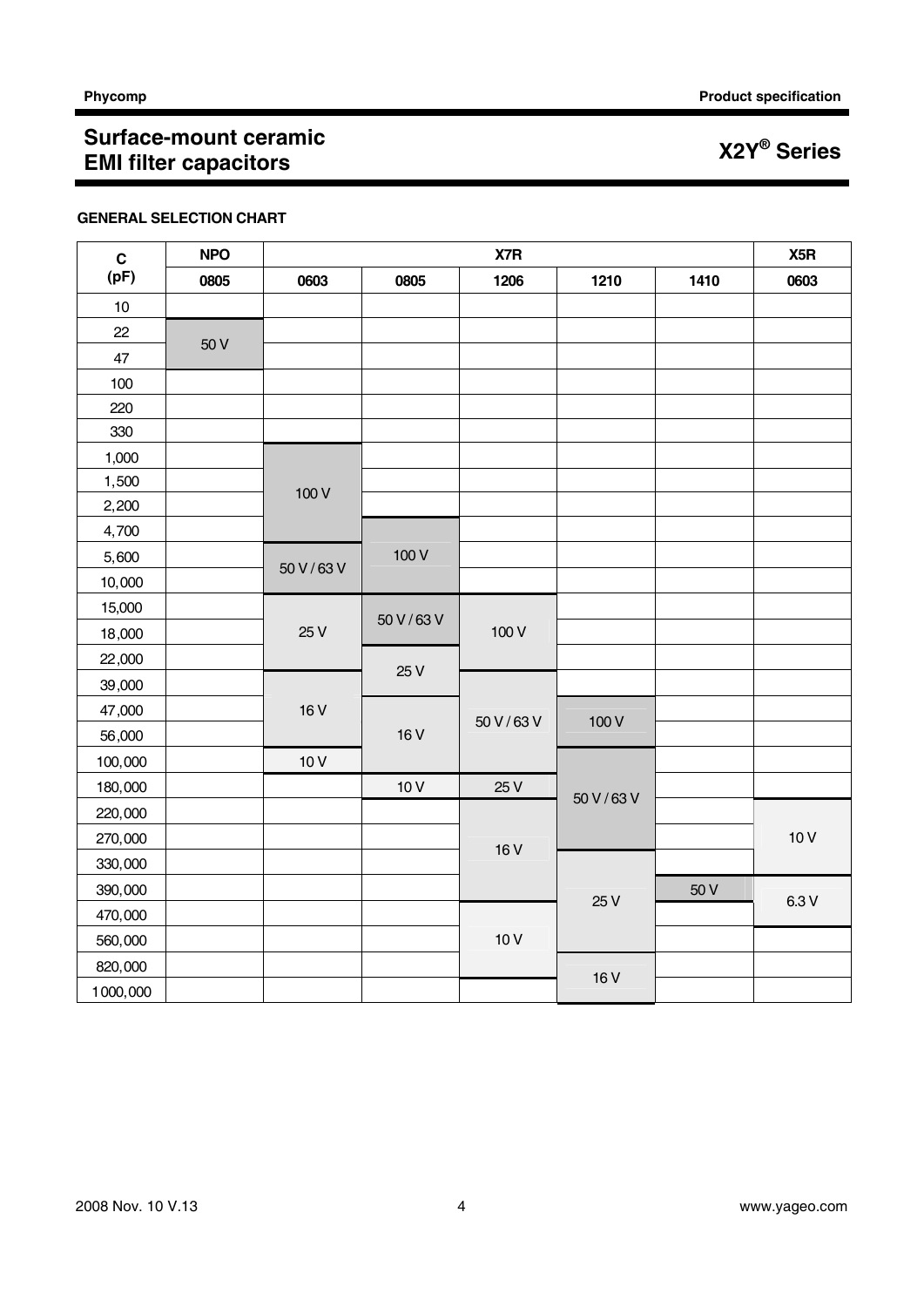### **MECHANICAL DATA**



#### **Physical dimensions**

### **Table 1** Capacitor dimensions

|                      |                           | W               |       |       | A     |       |                   |  |  |
|----------------------|---------------------------|-----------------|-------|-------|-------|-------|-------------------|--|--|
| <b>CASE SIZE</b>     |                           |                 | MIN.  | MAX.  | MIN.  | MAX.  | C                 |  |  |
|                      | Dimensions in millimetres |                 |       |       |       |       |                   |  |  |
| 0603                 | $1.6 \pm 0.15$            | $0.85 \pm 0.15$ | 0.55  | 0.75  | 0.25  | 0.55  | $0.40 + 0.20$     |  |  |
| 0805                 | $2.0 \pm 0.15$            | $1.25 \pm 0.15$ | 0.75  | 0.95  | 0.25  | 0.55  | $0.70 + 0.20$     |  |  |
| 1206                 | $3.2 + 0.20$              | $1.65 + 0.20$   | 1.10  | 1.40  | 0.25  | 0.65  | $1.20 \pm 0.30$   |  |  |
| 1210                 | $3.2 \pm 0.20$            | $2.5 \pm 0.20$  | 1.10  | 1.70  | 0.25  | 0.65  | $1.20 \pm 0.30$   |  |  |
| 1410                 | $3.56 + 0.20$             | $2.5 \pm 0.20$  | 1.10  | 1.50  | 0.25  | 0.65  | $1.20 \pm 0.30$   |  |  |
| Dimensions in inches |                           |                 |       |       |       |       |                   |  |  |
| 0603                 | $0.063 + 0.006$           | $0.032 + 0.006$ | 0.022 | 0.030 | 0.010 | 0.022 | $0.016 \pm 0.008$ |  |  |
| 0805                 | $0.079 + 0.006$           | $0.049 + 0.006$ | 0.030 | 0.037 | 0.010 | 0.022 | $0.028 + 0.008$   |  |  |
| 1206                 | $0.126 \pm 0.008$         | $0.065 + 0.008$ | 0.043 | 0.055 | 0.010 | 0.026 | $0.047 + 0.012$   |  |  |
| 1210                 | $0.126 \pm 0.008$         | $0.098 + 0.008$ | 0.043 | 0.067 | 0.010 | 0.026 | $0.047 + 0.012$   |  |  |
| 1410                 | $0.140 + 0.008$           | $0.098 + 0.008$ | 0.043 | 0.059 | 0.010 | 0.026 | $0.047 + 0.012$   |  |  |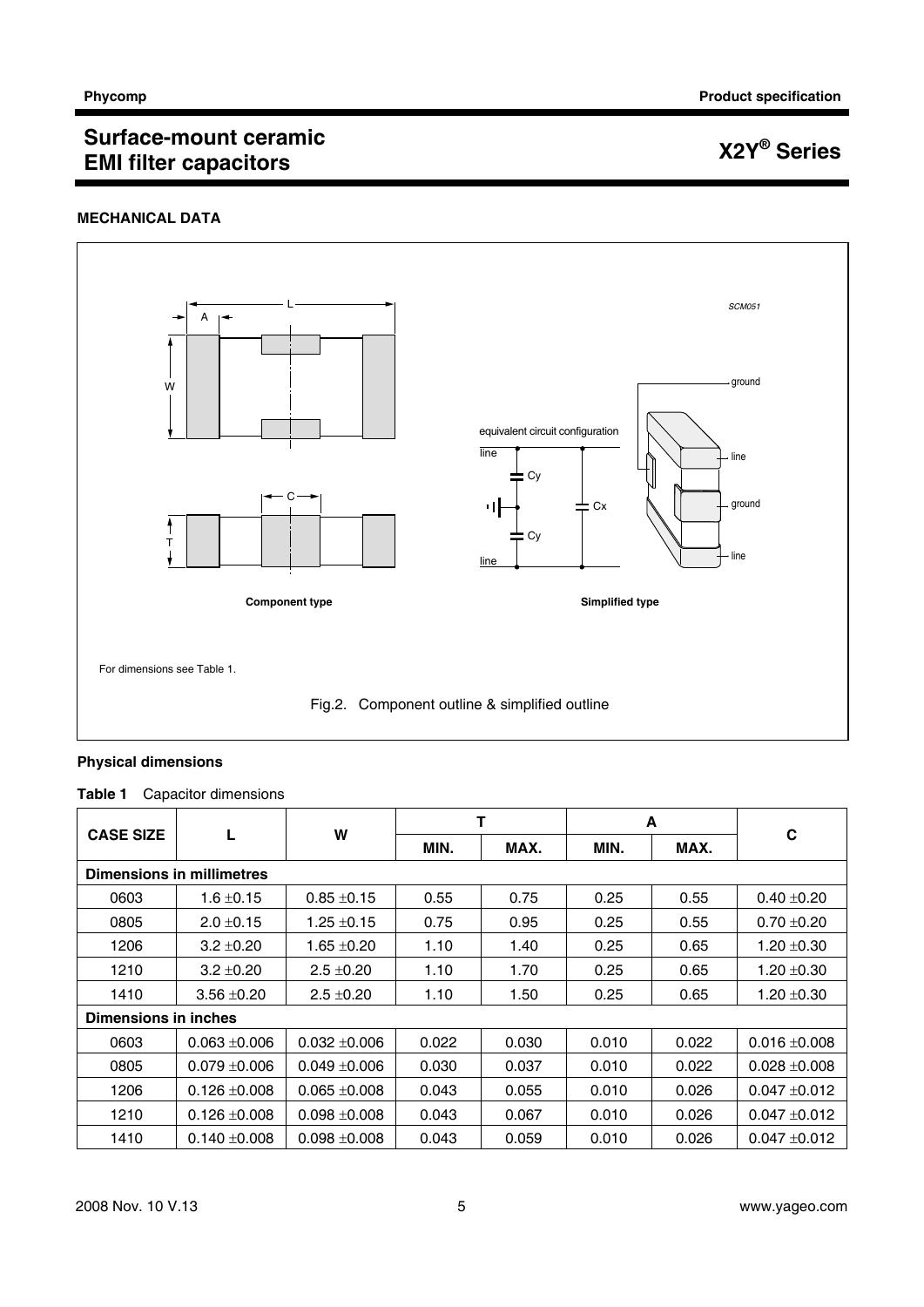#### **ELECTRICAL CHARACTERISTICS FOR NPO**

#### **Class 1 capacitors; NPO dielectric; NiSn terminations**

| <b>DESCRIPTION</b>                                          | <b>VALUE</b>                    |
|-------------------------------------------------------------|---------------------------------|
| Rated voltage U <sub>r</sub> (DC)                           | 50 V                            |
| Capacitance range                                           | 22 pF, 47pF                     |
| Capacitance tolerance                                       | $\pm 20\%$                      |
| Tan $\delta$ ; note 1                                       | $\leq 10 \times 10^{-4}$        |
| Insulation resistance after 1 minute at U <sub>r</sub> (DC) | $R_{ins}$ > 10 G $\Omega$       |
| <b>Temperature Coefficient</b>                              | $(0 \pm 30) \times 10^{-6}$ / K |

#### **Note**

1. Measured at 20 °C, 1 V and 1 MHz, using a four-gauge method.

### **ELECTRICAL CHARACTERISTICS FOR X7R / X5R**

#### **Class 2 capacitors; X7R / X5R dielectric; NiSn terminations**

Unless otherwise stated all electrical values apply at an ambient temperature of 20  $\pm$ 1 °C, an atmospheric pressure of 86 to 106 kPa, and a relative humidity of 63 to 67%.

| <b>DESCRIPTION</b>                                      | <b>VALUE</b>                                                         |
|---------------------------------------------------------|----------------------------------------------------------------------|
| Rated voltage U <sub>r</sub> (DC)                       | 6.3 V, 10 V, 16 V, 25 V, 50 V/63 V and 100 V                         |
| Capacitance range                                       | 1.0 nF to 1 $\mu$ F                                                  |
| Tolerance on capacitance after 1,000 hours              | $\pm 20\%$                                                           |
| Dissipation factor (D.F.); note 1                       |                                                                      |
| 6.3 V                                                   | 7%                                                                   |
| 10 V                                                    | 7%                                                                   |
| 16 V                                                    | 7%                                                                   |
| $\geq$ 25 V                                             | 5%                                                                   |
| Insulation resistance after 1 minute at $U_r$ (DC)      | $R_{ins}$ × C > 500 seconds or $R_{ins}$ > 10 G $\Omega$ , whichever |
|                                                         | is less                                                              |
| Maximum capacitance change as a function of temperature | ±15%                                                                 |
| Operating temperature range:                            |                                                                      |
| X <sub>5</sub> R                                        | $-55$ °C to +85 °C                                                   |
| X7R                                                     | $-55$ °C to +125 °C                                                  |
| Aging                                                   | Typical 1% per time decade                                           |

#### **Note**

1. Measured at 20 °C, 1 V and 1 kHz, using a four-gauge method.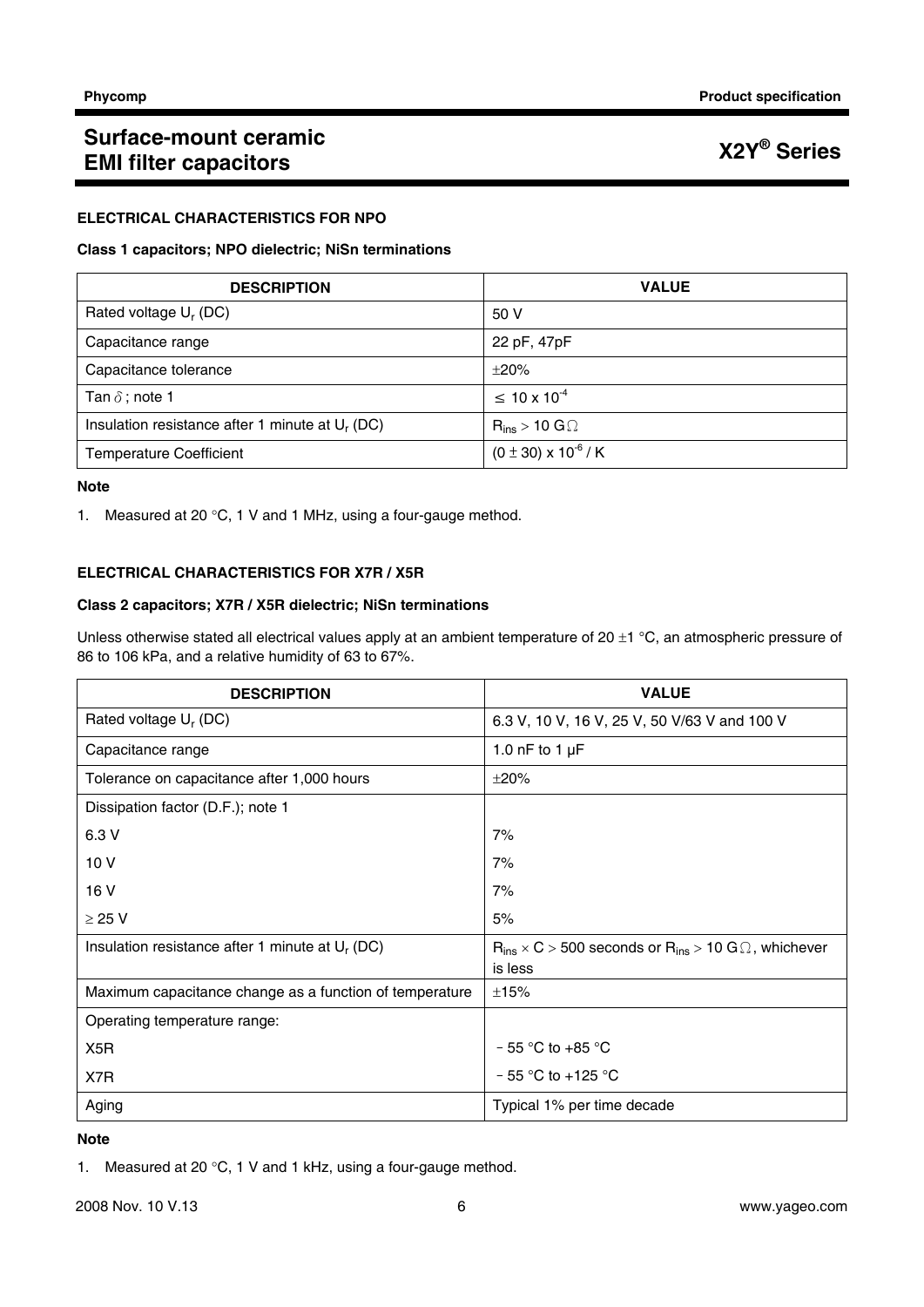| SELECTION CHART FOR X7R SIZES 0603, 0805, 1206, 1410 <sup>(1)</sup> |  |  |
|---------------------------------------------------------------------|--|--|
|                                                                     |  |  |

|             | <b>Y-CAPACITOR</b> |                                     | <b>X-CAPACITOR</b> |                                     |                          |                                 |
|-------------|--------------------|-------------------------------------|--------------------|-------------------------------------|--------------------------|---------------------------------|
| <b>SIZE</b> | CAP.<br>(nF)       | <b>VOLTAGE</b><br><b>RATING (V)</b> | CAP.<br>(nF)       | <b>VOLTAGE</b><br><b>RATING (V)</b> | <b>THICKNESS</b><br>(mm) | <b>CTC ORDERING CODE</b><br>(2) |
| 0603        | 1.0                | 100                                 | 0.5                | 200                                 | 0.60                     | CX 0603 MR X7R 0BB 102          |
|             | 1.5                | 100                                 | 0.75               | 200                                 | 0.60                     | CX 0603 MR X7R 0BB 152          |
|             | 2.2                | 100                                 | 1.1                | 200                                 | 0.60                     | CX 0603 MR X7R 0BB 222          |
|             | 4.7                | 100                                 | 2.4                | 200                                 | 0.60                     | CX 0603 MR X7R 0BB 472          |
|             | 5.6                | 50/63                               | 2.8                | 100                                 | 0.60                     | CX 0603 MR X7R 9BB 562          |
|             | 10                 | 50/63                               | 5                  | 100                                 | 0.60                     | CX 0603 MR X7R 9BB 103          |
|             | 22                 | 25                                  | 11                 | 50                                  | 0.60                     | CX 0603 MR X7R 8BB 223          |
|             | 47                 | 16                                  | 24                 | 25                                  | 0.60                     | CX 0603 MR X7R 7BB 473          |
|             | 56                 | 16                                  | 28                 | 25                                  | 0.60                     | CX 0603 MR X7R 7BB 563          |
|             | 100                | 10                                  | 50                 | 16                                  | 0.60                     | CX 0603 MR X7R 6BB 104          |
| 0805        | 4.7                | 100                                 | 2.4                | 200                                 | 0.85                     | CX 0805 MR X7R 0BB 472          |
|             | 10                 | 100                                 | 5                  | 200                                 | 0.85                     | CX 0805 MR X7R 0BB 103          |
|             | 15                 | 50/63                               | 8                  | 100                                 | 0.85                     | CX 0805 MR X7R 9BB 153          |
|             | 18                 | 50/63                               | 9                  | 100                                 | 0.85                     | CX 0805 MR X7R 9BB 183          |
|             | 22                 | 25                                  | 11                 | 50                                  | 0.85                     | CX 0805 MR X7R 8BB 223          |
|             | 39                 | 25                                  | 20                 | 50                                  | 0.85                     | CX 0805 MR X7R 8BB 393          |
|             | 47                 | 16                                  | 24                 | 25                                  | 0.85                     | CX 0805 MR X7R 7BB 473          |
|             | 100                | 16                                  | 50                 | 25                                  | 0.85                     | CX 0805 MR X7R 7BB 104          |
|             | 180                | 10                                  | 90                 | 16                                  | 0.85                     | CX 0805 MR X7R 6BB 184          |
| 1206        | 22                 | 100                                 | 11                 | 200                                 | 1.20                     | CX 1206 MK X7R 0BB 223          |
|             | 47                 | 50/63                               | 24                 | 100                                 | 1.20                     | CX 1206 MK X7R 9BB 473          |
|             | 100                | 50/63                               | 50                 | 100                                 | 1.20                     | CX 1206 MK X7R 9BB 104          |
|             | 180                | 25                                  | 90                 | 50                                  | 1.20                     | CX 1206 MK X7R 8BB 184          |
|             | 220                | 16                                  | 110                | 25                                  | 1.20                     | CX 1206 MK X7R 7BB 224          |
|             | 390                | 16                                  | 195                | 25                                  | 1.20                     | CX 1206 MK X7R 7BB 394          |
|             | 470                | 10                                  | 235                | 20                                  | 1.20                     | CX 1206 MK X7R 6BB 474          |
|             | 820                | 10                                  | 410                | 20                                  | 1.20                     | CX 1206 MK X7R 6BB 824          |
| 1210        | 47                 | 100                                 | 24                 | 200                                 | 1.20                     | CX 1210 MK X7R 0BB 473          |
|             | 100                | 50/63                               | 50                 | 100                                 | 1.20                     | CX 1210 MK X7R 9BB 104          |
|             | 220                | 50/63                               | 110                | 100                                 | 1.60                     | CX 1210 MK X7R 9BB 224          |
|             | 470                | 25                                  | 235                | 50                                  | 1.60                     | CX 1210 MK X7R 8BB 474          |
|             | 560                | 25                                  | 280                | 50                                  | 1.60                     | CX 1210 MK X7R 8BB 564          |
|             | 820                | 16                                  | 410                | 25                                  | 1.60                     | CX 1210 MK X7R 7BB 824          |
|             | 1000               | 16                                  | 500                | 25                                  | 1.60                     | CX 1210 MK X7R 7BB 105          |
| 1410        | 390                | 50                                  | 195                | 100                                 | 1.30                     | CX 1410 MK X7R 9BB 394          |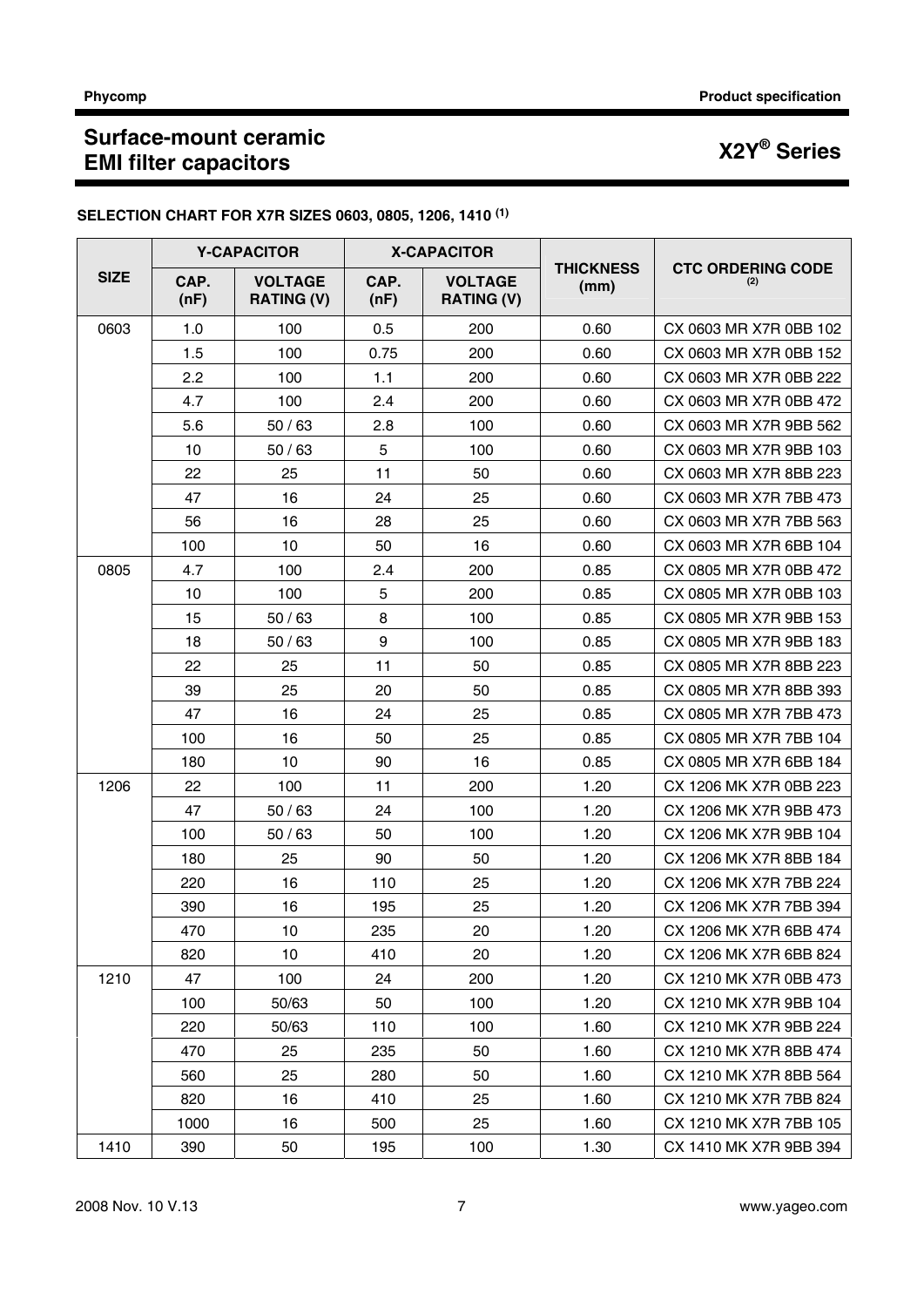|             | <b>Y-CAPACITOR</b> |                                        | <b>X-CAPACITOR</b> |                                        |                          |                                 |
|-------------|--------------------|----------------------------------------|--------------------|----------------------------------------|--------------------------|---------------------------------|
| <b>SIZE</b> | CAP.<br>(nF)       | <b>VOLTAGE</b><br><b>RATING</b><br>(V) | CAP.<br>(nF)       | <b>VOLTAGE</b><br><b>RATING</b><br>(V) | <b>THICKNESS</b><br>(mm) | <b>CTC ORDERING CODE</b><br>(2) |
| 0603        | 220                | 10                                     | 110                | 20                                     | 0.60                     | CX 0603 MR X5R 6BB 224          |
|             | 330                | 10                                     | 165                | 20                                     | 0.60                     | CX 0603 MR X5R 6BB 334          |
|             | 470                | 6.3                                    | 235                | 12                                     | 0.60                     | CX 0603 MR X5R 5BB 474          |

#### **SELECTION CHART FOR X5R SIZES 0603 (1)**

#### **Notes**

- 1. Other values are available on request.
- 2. Ordering codes for preferred versions (20% tolerance, 180 mm reel). For other packing and tolerance see section "Ordering Code Information".

#### **SELECTION CHART FOR NPO SIZES 0805 (1)**

|             | <b>Y-CAPACITOR</b> |                                        | <b>X-CAPACITOR</b> |                                        |                          |                          |
|-------------|--------------------|----------------------------------------|--------------------|----------------------------------------|--------------------------|--------------------------|
| <b>SIZE</b> | CAP.<br>(nF)       | <b>VOLTAGE</b><br><b>RATING</b><br>(V) | CAP.<br>(nF)       | <b>VOLTAGE</b><br><b>RATING</b><br>(V) | <b>THICKNESS</b><br>(mm) | <b>CTC ORDERING CODE</b> |
| 0805        | 0.022              | 50                                     | 0.011              | 100                                    | 0.85                     | CX 0805 MR NPO 9BB 220   |
|             | 0.047              | 50                                     | 0.023              | 100                                    | 0.85                     | CX 0805 MR NPO 9BB 470   |

#### **Notes**

- 1. Other values are available on request.
- 2. Ordering codes for preferred versions (20% tolerance, 180 mm reel). For other packing and tolerance see section "Ordering Code Information".

### **THICKNESS CLASSIFICATION AND PACKING QUANTITIES FOR X7R**

| <b>THICKNESS</b><br><b>CLASSIFICATION</b><br>(mm) | <b>QUANTITY PER REEL</b> |                |  |  |  |
|---------------------------------------------------|--------------------------|----------------|--|--|--|
|                                                   | 8 mm TAPE WIDTH          |                |  |  |  |
|                                                   | Ø180 mm; 7"              |                |  |  |  |
|                                                   | <b>PAPER</b>             | <b>BLISTER</b> |  |  |  |
| $0.6 \pm 0.1$                                     | 4,000                    | –              |  |  |  |
| $0.85 \pm 0.1$                                    | 4,000                    |                |  |  |  |
| $1.2 \pm 0.15$                                    |                          | 2,500          |  |  |  |
| $1.6 \pm 0.15$                                    |                          | 2,500          |  |  |  |
| $1.9 \pm 0.2$                                     |                          | 2,500          |  |  |  |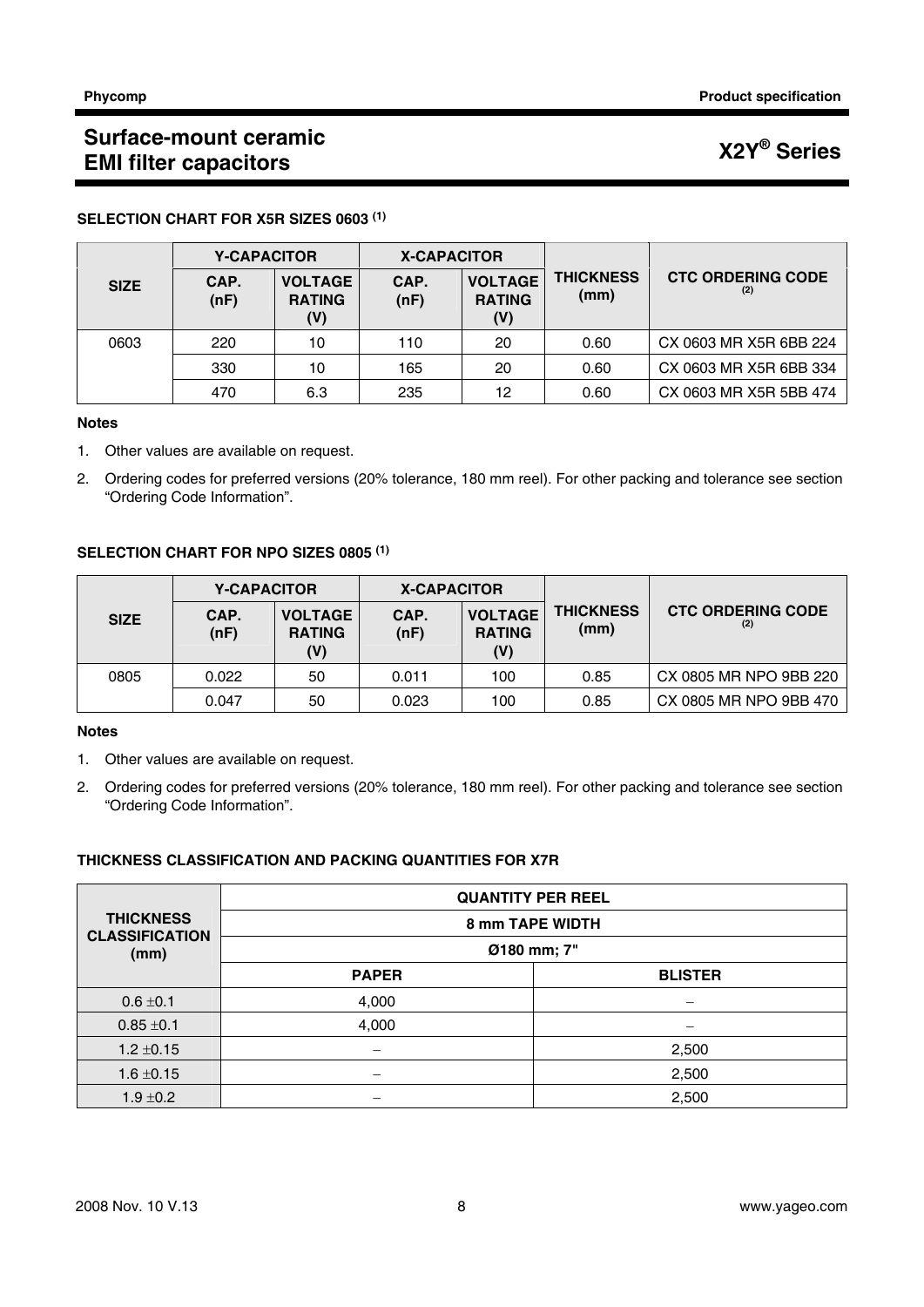#### **ORDERING INFORMATION**

Components may be ordered by using either a Yageo part number or Phycomp's unique 12NC.

#### **Ordering code: Yageo part number**

Example: CX0805MRX7R8BB223

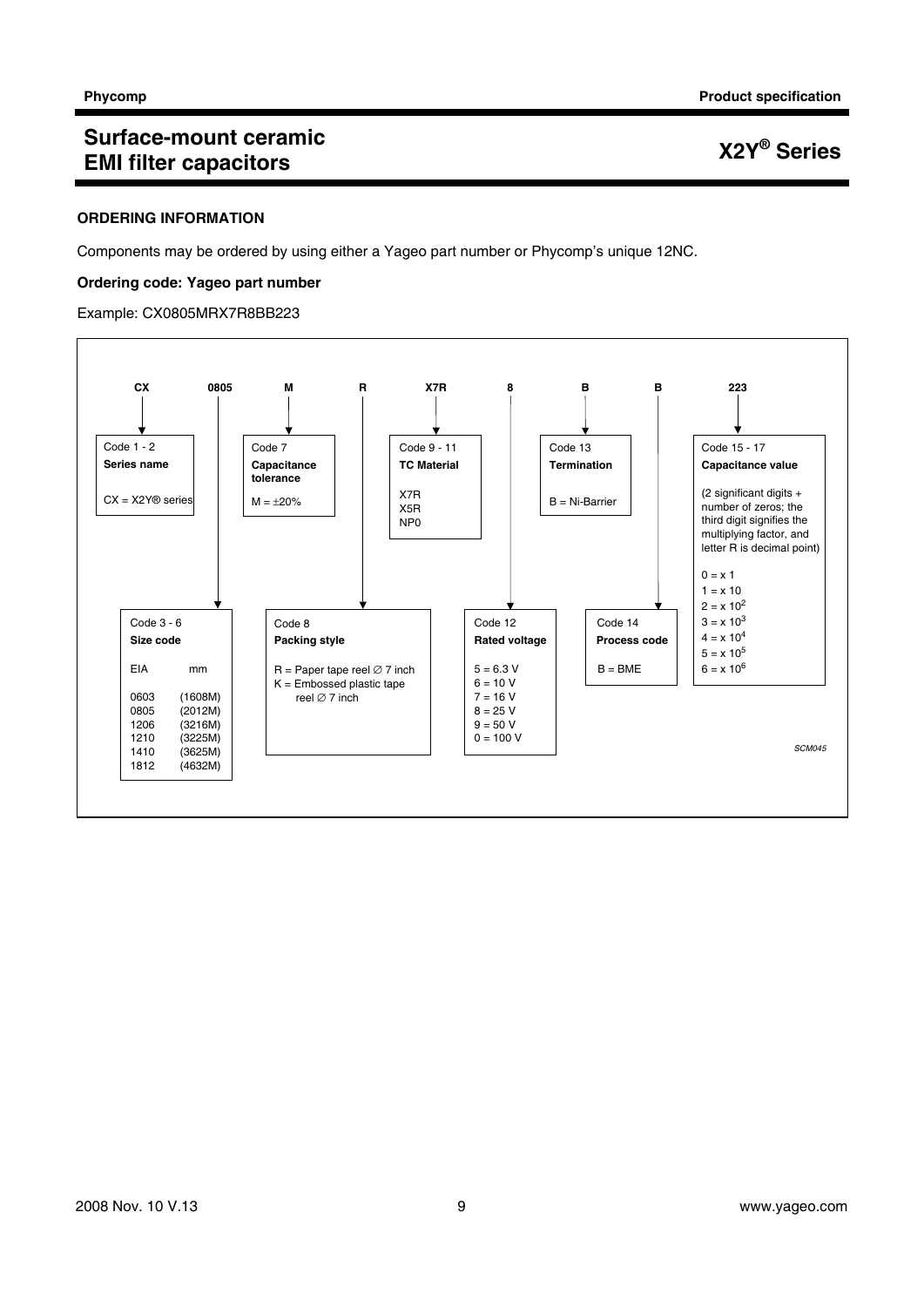| <b>TC</b><br><b>SIZE</b> |      | CAP.<br><b>VALUE</b> | CAP.<br><b>TOLERANCE</b> | <b>RATED VOLTAGE (V)</b> | <b>CTC</b><br><b>ORDERING</b> | <b>QUANTITY</b><br><b>PER</b> |
|--------------------------|------|----------------------|--------------------------|--------------------------|-------------------------------|-------------------------------|
|                          |      | <b>Y-CAP</b>         | <b>Y-CAP</b>             | <b>Y-CAP</b>             | <b>CODE</b>                   | <b>REEL</b>                   |
| X7R                      | 0603 | 1.0 <sub>nP</sub>    | $\pm 20\%$               | 100                      | CX 0603 MR X7R 0BB 102        | 4,000                         |
| X7R                      | 0603 | $1.5$ nF             | $\pm 20\%$               | 100                      | CX 0603 MR X7R 0BB 152        | 4,000                         |
| X7R                      | 0603 | $2.2$ nF             | $\pm 20\%$               | 100                      | CX 0603 MR X7R 0BB 222        | 4,000                         |
| X7R                      | 0603 | 4.7 nF               | $\pm 20\%$               | 100                      | CX 0603 MR X7R 0BB 472        | 4,000                         |
| X7R                      | 0603 | $5.6$ nF             | $\pm 20\%$               | 50/63                    | CX 0603 MR X7R 9BB 562        | 4,000                         |
| X7R                      | 0603 | 10 <sub>nP</sub>     | $\pm 20\%$               | 50/63                    | CX 0603 MR X7R 9BB 103        | 4,000                         |
| X7R                      | 0603 | 22 nF                | $\pm 20\%$               | 25                       | CX 0603 MR X7R 8BB 223        | 4,000                         |
| X7R                      | 0603 | 47 nF                | $\pm 20\%$               | 16                       | CX 0603 MR X7R 7BB 473        | 4,000                         |
| X7R                      | 0603 | 56 nF                | $\pm 20\%$               | 16                       | CX 0603 MR X7R 7BB 563        | 4,000                         |
| X7R                      | 0603 | 100 nF               | $\pm 20\%$               | 10                       | CX 0603 MR X7R 6BB 104        | 4,000                         |
| X7R                      | 0805 | 4.7 nF               | $\pm 20\%$               | 100                      | CX 0805 MR X7R 0BB 472        | 4,000                         |
| X7R                      | 0805 | 10nF                 | $\pm 20\%$               | 100                      | CX 0805 MR X7R 0BB 103        | 4,000                         |
| X7R                      | 0805 | 15 <sub>nF</sub>     | $\pm 20\%$               | 50/63                    | CX 0805 MR X7R 9BB 153        | 4,000                         |
| X7R                      | 0805 | 18 <sub>nF</sub>     | $\pm 20\%$               | 50/63                    | CX 0805 MR X7R 9BB 183        | 4,000                         |
| X7R                      | 0805 | 22 nF                | $\pm 20\%$               | 25                       | CX 0805 MR X7R 8BB 223        | 4.000                         |
| X7R                      | 0805 | 39 nF                | $\pm 20\%$               | 25                       | CX 0805 MR X7R 8BB 393        | 4,000                         |
| X7R                      | 0805 | 47 nF                | $\pm 20\%$               | 16                       | CX 0805 MR X7R 7BB 473        | 4,000                         |
| X7R                      | 0805 | 100 nF               | $\pm 20\%$               | 16                       | CX 0805 MR X7R 7BB 104        | 4,000                         |
| X7R                      | 0805 | 180 nF               | $\pm 20\%$               | 10                       | CX 0805 MR X7R 6BB 184        | 4,000                         |
| X7R                      | 1206 | 22 nF                | $\pm 20\%$               | 100                      | CX 1206 MK X7R 0BB 223        | 2,500                         |
| X7R                      | 1206 | 47 nF                | $\pm 20\%$               | 50/63                    | CX 1206 MK X7R 9BB 473        | 2,500                         |
| X7R                      | 1206 | $100$ nF             | $\pm 20\%$               | 50/63                    | CX 1206 MK X7R 9BB 104        | 2,500                         |
| X7R                      | 1206 | 180 nF               | $\pm 20\%$               | 25                       | CX 1206 MK X7R 8BB 184        | 2,500                         |
| X7R                      | 1206 | 220 nF               | $\pm 20\%$               | 16                       | CX 1206 MK X7R 7BB 224        | 2,500                         |
| X7R                      | 1206 | 390 nF               | $\pm 20\%$               | 16                       | CX 1206 MK X7R 7BB 394        | 2,500                         |
| X7R                      | 1206 | 470 nF               | $\pm 20\%$               | 10                       | CX 1206 MK X7R 6BB 474        | 2,500                         |
| X7R                      | 1206 | 820 nF               | $\pm 20\%$               | 10 <sup>1</sup>          | CX 1206 MK X7R 6BB 824        | 2,500                         |
| X7R                      | 1210 | 47 nF                | $\pm 20\%$               | 100                      | CX 1210 MK X7R 0BB 473        | 2,500                         |
| X7R                      | 1210 | 100 nF               | $\pm 20\%$               | 50/63                    | CX 1210 MK X7R 9BB 104        | 2,500                         |
| X7R                      | 1210 | 220 nF               | $\pm 20\%$               | 50/63                    | CX 1210 MK X7R 9BB 224        | 2,500                         |
| X7R                      | 1210 | 470 nF               | $\pm 20\%$               | 25                       | CX 1210 MK X7R 8BB 474        | 2,500                         |
| X7R                      | 1210 | 560 nF               | $\pm 20\%$               | 25                       | CX 1210 MK X7R 8BB 564        | 2,500                         |
| X7R                      | 1210 | 820 nF               | $\pm 20\%$               | 16                       | CX 1210 MK X7R 7BB 824        | 2,500                         |
| X7R                      | 1210 | $1 \mu F$            | $\pm 20\%$               | 16                       | CX 1210 MK X7R 7BB 105        | 2,500                         |
| X7R                      | 1410 | 390 nF               | $\pm 20\%$               | 50                       | CX 0603 MR X5R 9BB 394        | 2,500                         |

**Table 2** Conversion table for Yageo part number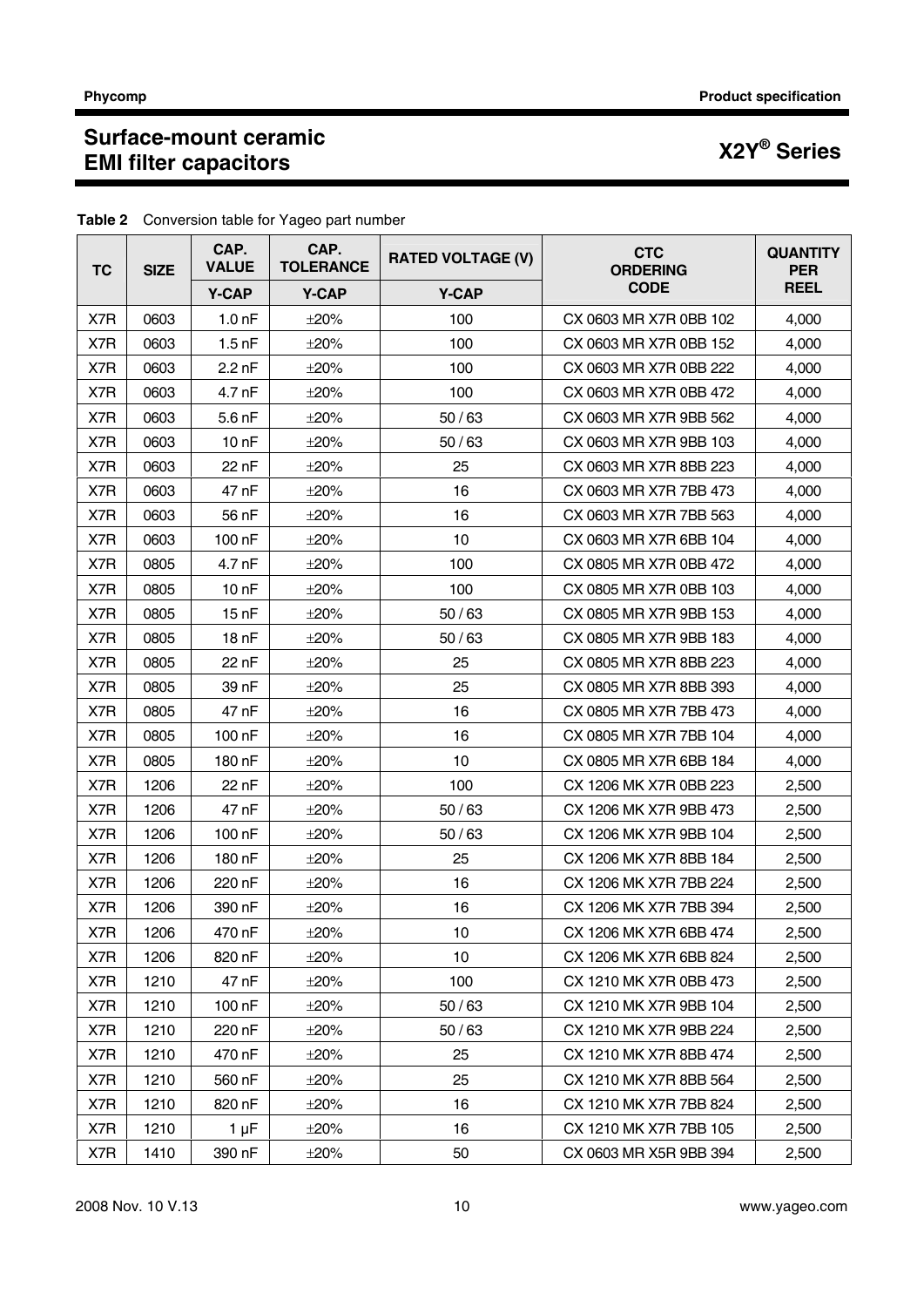| ТC<br><b>SIZE</b> |      | CAP.<br><b>VALUE</b>                         | CAP.<br><b>TOLERANCE</b> | <b>RATED VOLTAGE (V)</b> | <b>CTC</b><br><b>ORDERING</b> | <b>QUANTITY</b><br><b>PER</b> |
|-------------------|------|----------------------------------------------|--------------------------|--------------------------|-------------------------------|-------------------------------|
|                   |      | <b>Y-CAP</b><br><b>Y-CAP</b><br><b>Y-CAP</b> |                          |                          | <b>CODE</b>                   | <b>REEL</b>                   |
| X <sub>5</sub> R  | 0603 | 220 nF                                       | $\pm 20\%$               | 10                       | CX 0603 MR X5R 6BB 224        | 4,000                         |
| X <sub>5</sub> R  | 0603 | 330 nF                                       | $\pm 20\%$               | 10                       | CX 0603 MR X5R 6BB 334        | 4,000                         |
| X <sub>5</sub> R  | 0603 | 470 nF                                       | $\pm 20\%$               | 6.3                      | CX 0603 MR X5R 5BB 474        | 4,000                         |
| <b>NPO</b>        | 0805 | 22 pF                                        | $\pm 20\%$               | 50                       | CX 0805 MR NPO 9BB 220        | 4,000                         |
| <b>NPO</b>        | 0805 | 47 pF                                        | $\pm 20\%$               | 50                       | CX 0805 MR NPO 9BB 470        | 4,000                         |

**Table 2** Conversion table for Yageo part number

### **RECOMMENDED DIMENSIONS OF SOLDER LANDS**

#### **Table 3** Reflow soldering

| <b>CASE SIZE</b> | <b>Footprint dimensions</b><br>(mm) |      |      |      |      | <b>Placement</b><br><b>Accuracy</b> |
|------------------|-------------------------------------|------|------|------|------|-------------------------------------|
| (EIA)            | A                                   | в    | C    | D    | Е    | (mm)                                |
| 0603             | 2.30                                | 0.76 | 0.64 | 0.51 | 1.52 | ±0.20                               |
| 0805             | 3.05                                | 1.27 | 0.89 | 0.56 | 2.03 | ±0.20                               |
| 1206             | 4.06                                | 1.65 | 1.00 | 1.02 | 3.05 | ±0.25                               |
| 1210             | 4.57                                | 2.55 | 1.00 | 1.14 | 4.06 | ±0.25                               |
| 1410             | 4.57                                | 2.55 | 1.00 | 1.14 | 4.06 | ±0.25                               |

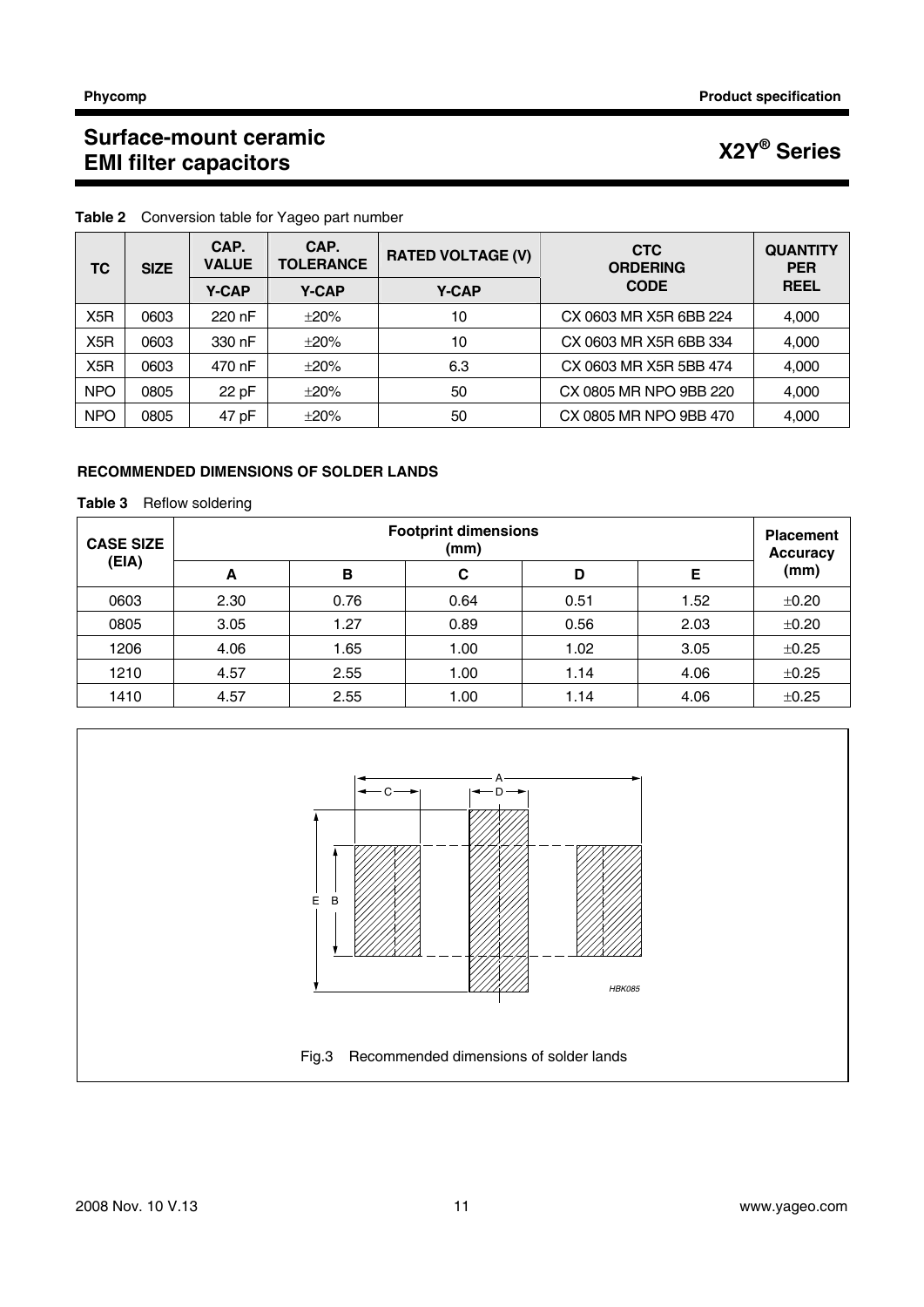#### **MEASUREMENT SETUP**



- X2Y<sup>®</sup> are soldered on a printed circuit board
- PCB: FR-4 substrate, with 50  $\Omega$  microstrip line
- Network Analyzer: Agilent E5071b
- Calibration: full 2-port calibration with 85033E kit



**Table 4** Recommended dimensions of measurement

| <b>CASE SIZE</b> | $A$ (mm)       | $B$ (mm)       |
|------------------|----------------|----------------|
| 0603             | $0.5 \pm 0.10$ | $1.2 \pm 0.10$ |
| 0805             | $0.8 \pm 0.10$ | $1.6 \pm 0.10$ |
| 1206             | $1.2 \pm 0.10$ | $2.8 \pm 0.15$ |
| 1210             | $2.1 \pm 0.15$ | $2.8 \pm 0.15$ |
| 1410             | $2.1 \pm 0.15$ | $3.1 \pm 0.15$ |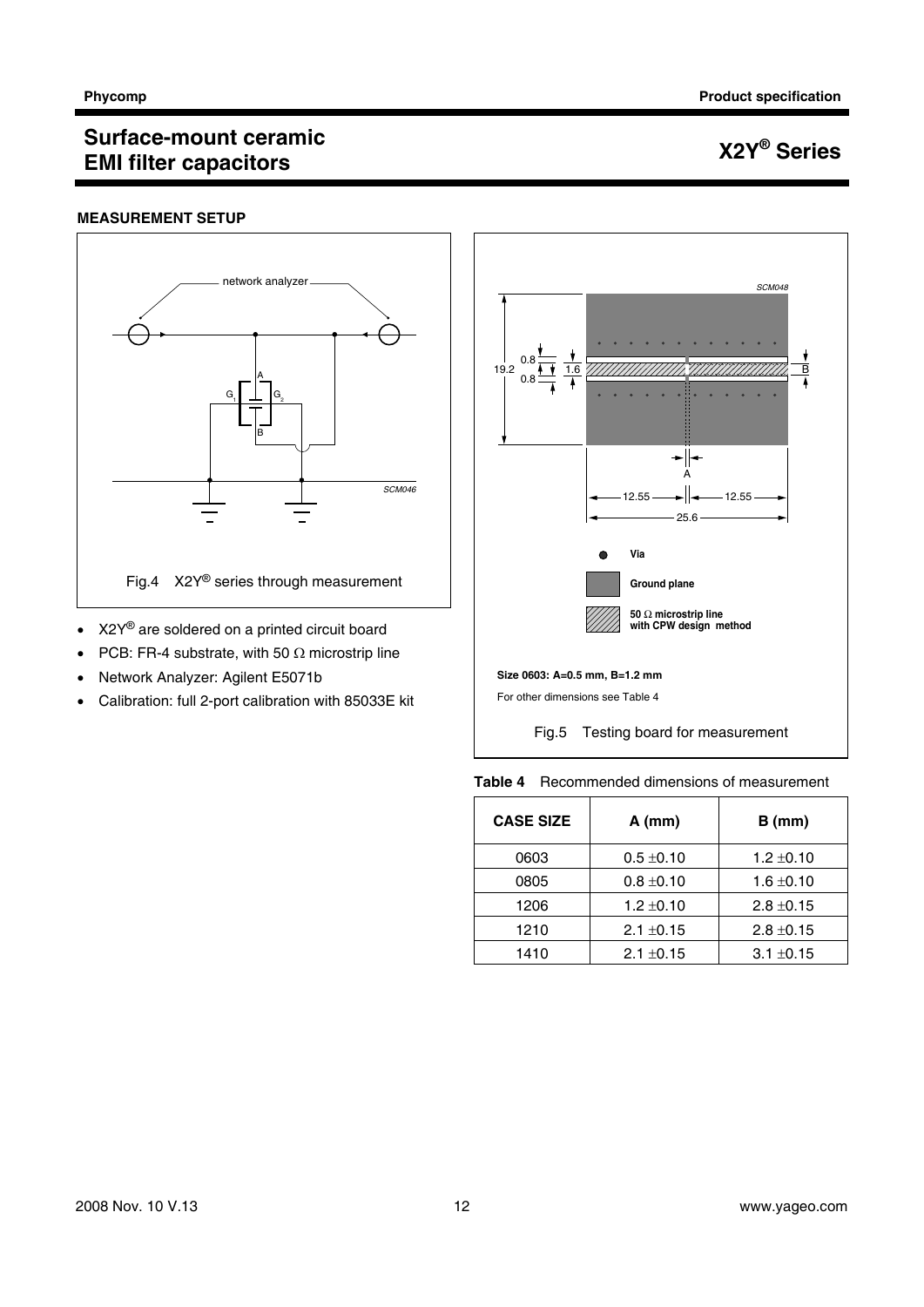### **TESTS AND REQUIREMENTS**

#### **Table 5** Test procedures and requirements

| <b>TEST METHOD</b> | <b>TEST</b>                                 | <b>PROCEDURE</b>                                                                                                                                                                                                                                                                                                                                                                                  | <b>REQUIREMENTS</b>                  |  |
|--------------------|---------------------------------------------|---------------------------------------------------------------------------------------------------------------------------------------------------------------------------------------------------------------------------------------------------------------------------------------------------------------------------------------------------------------------------------------------------|--------------------------------------|--|
| IEC60384-21/22     |                                             |                                                                                                                                                                                                                                                                                                                                                                                                   |                                      |  |
| 4.3                | mounting                                    | The capacitors may be mounted on printed-<br>circuit boards or ceramic substrates                                                                                                                                                                                                                                                                                                                 | no visible damage                    |  |
| 4.4                | visual inspection<br>and dimension<br>check | any applicable method using $\times 10$<br>magnification                                                                                                                                                                                                                                                                                                                                          | in accordance with<br>specification  |  |
| 4.5.1              | capacitance                                 | NP <sub>0</sub> :<br>f = 1 MHz for $C \le 1$ nF, measuring at<br>voltage 1 $V_{rms}$ at 20 °C;                                                                                                                                                                                                                                                                                                    | within specified tolerance           |  |
|                    |                                             | $f = 1$ KHz for $C > 1$ nF, measuring at voltage<br>1 V <sub>rms</sub> at 20 $^{\circ}$ C<br>X5R/X7R/Y5V:                                                                                                                                                                                                                                                                                         |                                      |  |
|                    |                                             | f = 1 KHz for $C \le 10$ µF, measuring at<br>voltage 1 $V_{rms}$ at 20 °C                                                                                                                                                                                                                                                                                                                         |                                      |  |
| 4.5.2              | Dissipation factor<br>(D.F.)                | NP <sub>0</sub> :<br>f = 1 MHz for $C \le 1$ nF, measuring at<br>voltage 1 $V_{rms}$ at 20 °C;                                                                                                                                                                                                                                                                                                    | in accordance with<br>specifications |  |
|                    |                                             | $f = 1$ KHz for $C > 1$ nF, measuring at voltage<br>1 V <sub>rms</sub> at 20 $^{\circ}$ C<br>X5R/X7R/Y5V:                                                                                                                                                                                                                                                                                         |                                      |  |
|                    |                                             | f = 1 KHz for $C \le 10 \mu F$ , measuring at<br>voltage 1 $V_{rms}$ at 20 °C                                                                                                                                                                                                                                                                                                                     |                                      |  |
| 4.5.3              | insulation<br>resistance                    | at $U_r$ (DC) for 1 minute                                                                                                                                                                                                                                                                                                                                                                        | in accordance with<br>specification  |  |
| 4.5.4.2            | voltage proof                               | Test voltage (DC) applied for 1 minute<br>$U_r \le 100$ V: 2.5 $\times$ U <sub>r</sub> applied to<br>NP0/X5R/X7R/Y5V series<br>100 V < $U_r \le 200$ V: 1.5 $\times$ U <sub>r</sub> + 100 V<br>applied to NP0/X7R series<br>200 V < $U_r \le 500$ V: $1.3 \times U_r + 100$ V<br>applied to NP0/X7R series<br>$U_r$ > 500 V: 1.3 $\times$ U <sub>r</sub> applied to NP0/X7R<br>series<br>I: 7.5mA | no breakdown or flashover            |  |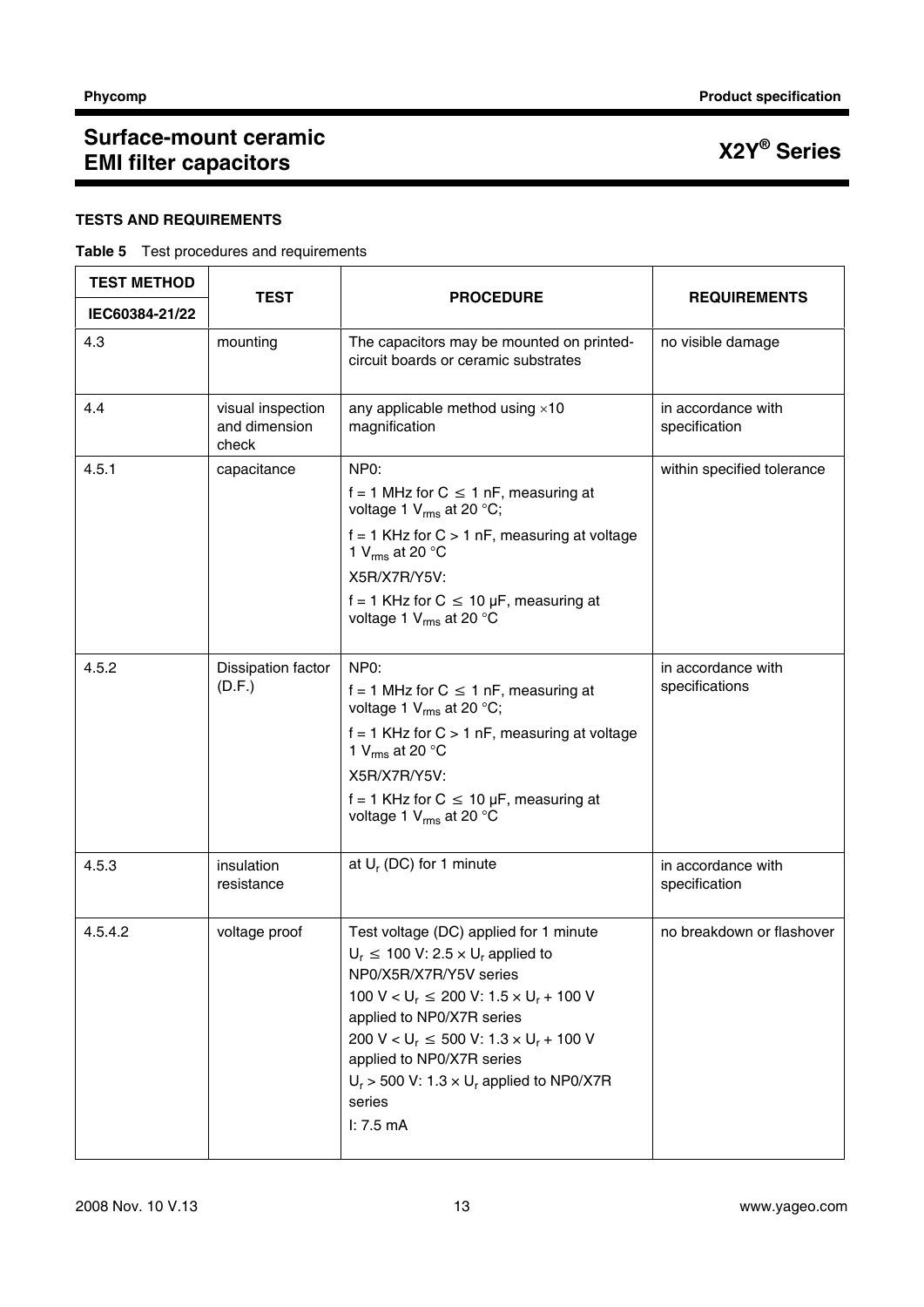| <b>TEST METHOD</b> |                                            |                                                                                                                                                                                                                                                                                                                                                                                  |                                                                                                                                                                                                                                                                                            |
|--------------------|--------------------------------------------|----------------------------------------------------------------------------------------------------------------------------------------------------------------------------------------------------------------------------------------------------------------------------------------------------------------------------------------------------------------------------------|--------------------------------------------------------------------------------------------------------------------------------------------------------------------------------------------------------------------------------------------------------------------------------------------|
| IEC 60384-21/22    | <b>TEST</b>                                | <b>PROCEDURE</b>                                                                                                                                                                                                                                                                                                                                                                 | <b>REQUIREMENTS</b>                                                                                                                                                                                                                                                                        |
| 4.6                | temperature<br>characteristic              | Between minimum and maximum<br>temperature                                                                                                                                                                                                                                                                                                                                       | NP0: $\Delta$ C/C: $\pm$ 30 ppm/°C<br>X5R/X7R: ΔC/C: ±15%<br>Y5V: $\triangle C/C$ : +22% ~ -82%                                                                                                                                                                                            |
| 4.15               | adhesion                                   | A force applied for 10 seconds to the line<br>joining the terminations and in a plane<br>parallel to the substrate<br>for size $\geq$ 0603: a force of 5 N applied<br>for size 0402: a force of 2.5 N applied<br>for size 0201: a force of 1 N applied                                                                                                                           | no visible damage                                                                                                                                                                                                                                                                          |
| 4.8                | bond strength<br>of plating on<br>end face | Mounting in accordance with IEC 60384-22<br>paragraph 4.3                                                                                                                                                                                                                                                                                                                        | no visible damage                                                                                                                                                                                                                                                                          |
|                    |                                            | Conditions: bending 1 mm at a rate of 1<br>mm/s, radius jig 340 mm                                                                                                                                                                                                                                                                                                               | NP0: $ \Delta C/C $ : $\leq 1\%$ or 0.5 pF<br>whichever is greater<br>$X5R/X7R/Y5V$ : $ \Delta C/C $ : $\leq 10\%$                                                                                                                                                                         |
| 4.9                | Resistance to<br>soldering heat            | Precondition: $150 +0/-10$ °C for 1 hour,<br>then keep for $24 \pm 1$ hours at room<br>temperature<br>Preheating: for size $\leq$ 1206: 120 to 150 °C<br>for 1 minute<br>Preheating: for size >1206: 100 to 120 °C<br>for 1 minute and 170 to 200 °C for 1 minute<br>Solder bath temperature: 260 $\pm$ 5 °C<br>Dipping time: $10 \pm 0.5$ seconds<br>Recovery time: 24 ±2 hours | The termination shall be well<br>tinned<br>NP0: $ \Delta C/C $ : $\leq$ 0.5% or 0.5<br>pF whichever is greater<br>$X5R/X7R$ : $ \Delta C/C $ : $\leq 10\%$<br>Y5V: $\triangle C/CI: \leq 20\%$<br>D.F.: within initial specified<br>value<br>$R_{ins}$ : within initial specified<br>value |
| 4.10               | Solderability                              | Unmounted chips completely immersed in<br>a solder bath at 235 $\pm$ 5 °C<br>Dipping time: $2 \pm 0.5$ seconds<br>Depth of immersion: 10 mm                                                                                                                                                                                                                                      | The termination shall be well<br>tinned                                                                                                                                                                                                                                                    |

### **Table 5** Test procedures and requirements (continued)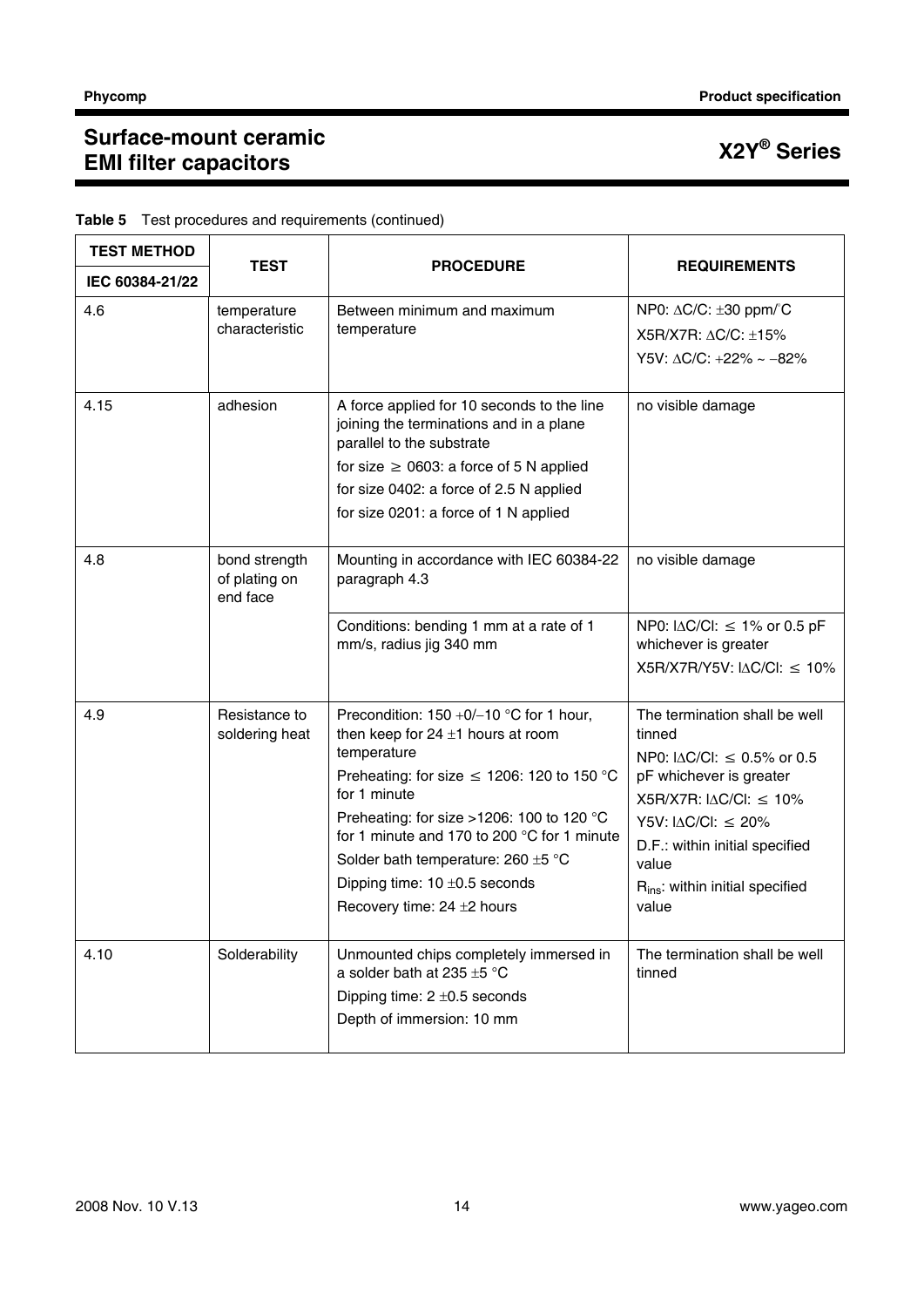| <b>TEST METHOD</b> |                                |                                                                                                                                                                                                                                                                                                                                                                                                                                                                           |                                                                                                                                                                                                                                                                                                                                                                                                                                         |  |
|--------------------|--------------------------------|---------------------------------------------------------------------------------------------------------------------------------------------------------------------------------------------------------------------------------------------------------------------------------------------------------------------------------------------------------------------------------------------------------------------------------------------------------------------------|-----------------------------------------------------------------------------------------------------------------------------------------------------------------------------------------------------------------------------------------------------------------------------------------------------------------------------------------------------------------------------------------------------------------------------------------|--|
| IEC 60384-21/22    | <b>TEST</b>                    | <b>PROCEDURE</b>                                                                                                                                                                                                                                                                                                                                                                                                                                                          | <b>REQUIREMENTS</b>                                                                                                                                                                                                                                                                                                                                                                                                                     |  |
| 4.11               | Rapid change<br>of temperature | Preconditioning;<br>150 +0/-10 °C for 1 hour, then keep for 24<br>$±1$ hours at room temperature<br>5 cycles with following detail:<br>30 minutes at lower category temperature;<br>30 minutes at upper category temperature<br>Recovery time $24 \pm 2$ hours                                                                                                                                                                                                            | No visual damage<br>NP0: $ \Delta C/C $ : $\leq 1\%$ or 1 pF<br>whichever is greater<br>X5R/X7R: I∆C/Cl: ≤ 15%<br>Y5V: $ \triangle C/C $ : $\leq$ 20%<br>D.F.: within initial specified<br>value<br>$R_{ins}$ : within initial specified<br>value                                                                                                                                                                                       |  |
| 4.13               | Damp heat,<br>with $U_r$ load  | Initial measurements; after $150 + 0/-10$ °C for<br>1 hour, then keep for $24 \pm 1$ hours at room<br>temperature<br>Duration and conditions: 500 ±12 hours at<br>40 $\pm$ 2 °C; 90 to 95% RH; U <sub>r</sub> applied<br>Final measurement: perform a heat<br>treatment at $150 + 0/-10$ °C for 1 hour, final<br>measurements shall be carried out $24 \pm 1$<br>hours after recovery at room temperature<br>without load                                                 | NP0: $ \Delta C/C $ : $\leq$ 2% or 1 pF<br>whichever is greater<br>X5R/X7R: $\triangle$ C/Cl: $\leq$ 20%<br>Y5V: $\triangle$ C/Cl: $\leq$ 30%<br>NP0/X5R/X7R/Y5V: D.F.: 2<br>$\times$ initial value max.<br>NP0: $R_{ins} \ge 2,500$ M $\Omega$ or<br>$R_{ins} \times C_r \geq 25$ seconds,<br>whichever is less<br>X5R/X7R/Y5V: $R_{ins} \geq 500$<br>$M\Omega$ or $R_{ins} \times C_r \geq 25$<br>seconds, whichever is less          |  |
| 4.14               | Endurance                      | Preconditioning;<br>Initial measurements; after $150 +0/-10$ °C for<br>1 hour, then keep for $24 \pm 1$ hours at room<br>temperature<br>Duration and conditions: 1,000 ±12 hours at<br>upper category temperature with 1.5 $\times$ U <sub>r</sub><br>voltage applied<br>Final measurement: perform a heat<br>treatment at $150 + 0/-10$ °C for 1 hour, final<br>measurements shall be carried out $24 \pm 1$<br>hours after recovery at room temperature<br>without load | NP0: $ \Delta C/C $ : $\leq$ 2% or 1 pF<br>whichever is greater<br>$X5R/X7R$ : $ \Delta C/C $ : $\leq$ 20%<br>Y5V: $ \Delta C/C $ : $\leq 30\%$<br>NP0/X5R/X7R/Y5V: D.F.: 2<br>$\times$ initial value max.<br>NP0: $R_{ins} \geq 4,000$ M $\Omega$ or<br>$R_{ins} \times C_r \geq 40$ seconds,<br>whichever is less<br>X5R/X7R/Y5V: R <sub>ins</sub> ≥ 1,000<br>$M\Omega$ or $R_{ins} \times C_r \geq 50$<br>seconds, whichever is less |  |

### **Table 5** Test procedures and requirements (continued)